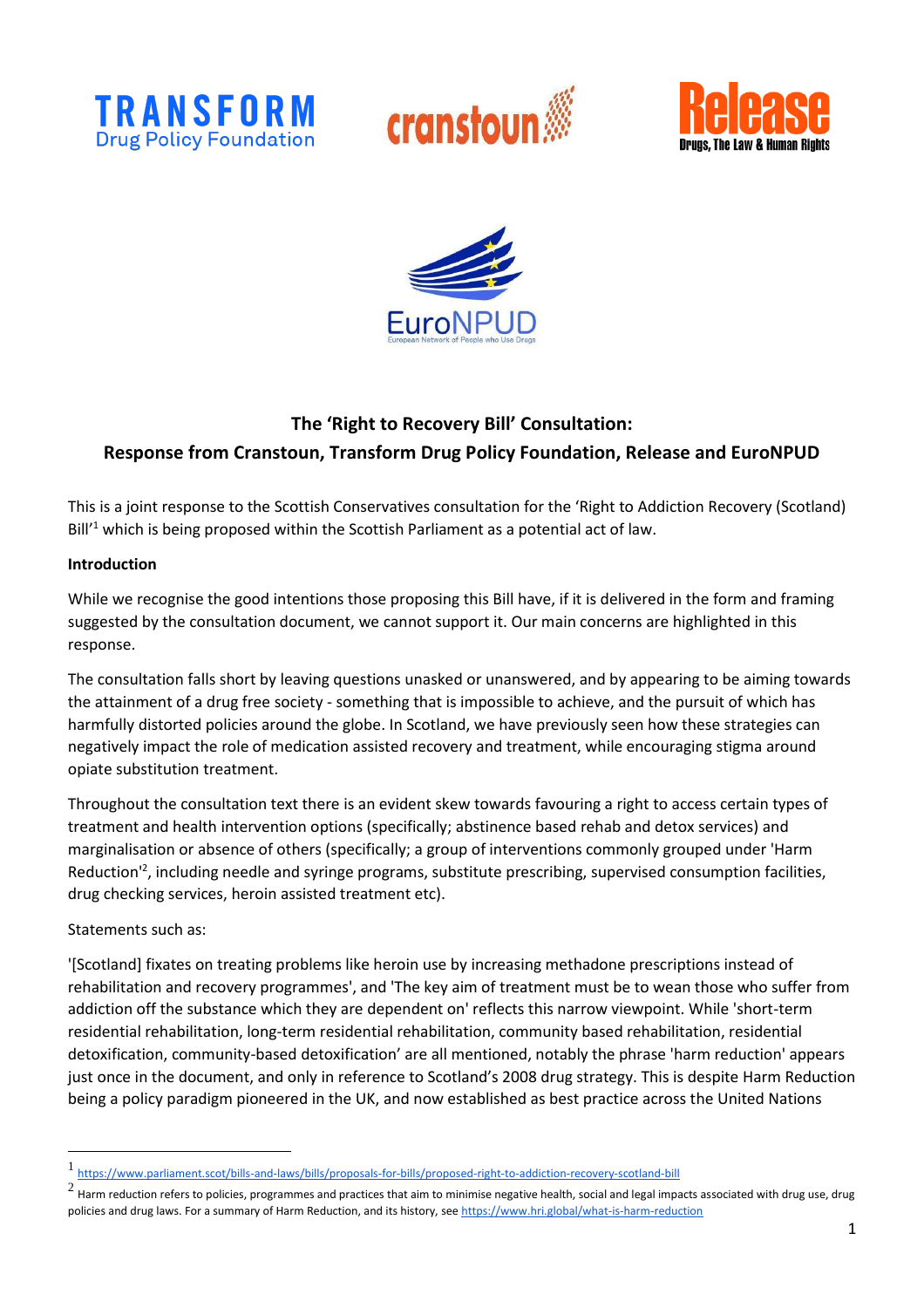system, explicitly featuring in the national drug strategies of 98 UN member states.<sup>3</sup> Yet this Bill contains no reference to a right to harm reduction services, beyond the occasional mention of substitute prescribing, based on our expertise, and the global evidence, harm reduction is a core element of any system that seeks to improve the quality of life for people who use drugs.

A full range of treatment and harm reduction services all have important roles in Scotland's drug response, but decisions about appropriate treatment need to be made by clinicians and service users based on evidence of best practice, absent of external political or ideological pressures. A commitment to the right to health should be absolute, but decisions on best practice are rightly the domain of practitioners not politicians.

Policy making needs to ensure service providers meet people who use drugs where they actually are, not where people may wish they were. Otherwise interventions risk being inappropriate for many - and may even have harmful unintended consequences. For example, in Scotland, most problematic drug use and the majority of drug related deaths involve poly drug use.<sup>4</sup> The needs of these people have been overlooked in Scottish drug policy historically, and specifically, the types of rehab and detox emphasised in the consultation will often not be relevant or appropriate for addressing the complex needs of many among these populations. When people who use opiates leave a rehab facility with no/lower tolerance to opioids there is a particular risk of them dying if they relapse. We need to be very careful we are not detoxing people merely for them to overdose upon leaving rehab. As Public Health England put it; 'poor recovery-orientated practice could put people at greater risk [of death]'.<sup>5</sup>

More broadly, there appears to have been little serious attempt to assess the Bill's likely actual impacts, or possible unintended consequences, which is in itself a concern - but this will need rectifying if this Bill proceeds.

### **Making service provision in the proposed Bill balanced - starting with the title**

The current measures in the Bill, and the framing, are unbalanced. We would urge that focus must be placed on key protective factors to reduce harm, to support a reduction in drug deaths and allow people to live healthier lives.

The title of the Bill itself is problematic: 'Right to Addiction Recovery (Scotland) Bill'. 'Recovery' means different things to different people, and there is no clear definition provided. But in any case, the term has become loaded in the debate around how best to tackle drug issues, often meaning just abstinence based approaches. If as suggested in other forums, this Bill is actually about a right to access all kinds of treatment and harm reduction it is crucial the title reflects that e.g. 'Right to Comprehensive Drug Treatment and Harm Reduction Bill'.

The Recovery agenda promoted by the Drug Strategy 2010, and defined as being "drug free", had a significant impact on the sector, and in our view is one factor in the high level of drug related deaths we are witnessing. In 2012 a coalition of charities and NGOs<sup>6</sup>, including Release and Transform, warned that recovery in the context it was being defined would put people's lives at risk, unfortunately we were right - this approach coupled with austerity has created a public health crisis in drug related deaths. Some have also suggested this agenda may have been a factor in Scotland's burgeoning problems with illegal benzodiazepines.<sup>7</sup>

<sup>3&</sup>lt;br>The Global State of Harm Reduction 2020', HRI, (2021) <https://www.hri.global/global-state-of-harm-reduction-2020>'

<sup>&</sup>lt;sup>4</sup> 'Drug-related deaths in Scotland in 2020', NRS, (30 July 2021) [https://www.nrscotland.gov.uk/files/statistics/drug-related-deaths/20/drug-related-deaths-](https://www.nrscotland.gov.uk/files/statistics/drug-related-deaths/20/drug-related-deaths-20-pub.pdf)[20-pub.pdf](https://www.nrscotland.gov.uk/files/statistics/drug-related-deaths/20/drug-related-deaths-20-pub.pdf)

<sup>5</sup> 'Understanding and preventing drug-related deaths', PHE, (2016)

[https://assets.publishing.service.gov.uk/government/uploads/system/uploads/attachment\\_data/file/669308/Understanding\\_and\\_preventing\\_drug\\_relate](https://assets.publishing.service.gov.uk/government/uploads/system/uploads/attachment_data/file/669308/Understanding_and_preventing_drug_related_deaths_report.pdf) d deaths report.pdf

<sup>6</sup> 'Putting Public Health First', letter from UK Recovery Federation, UK Harm Reduction Alliance and the National Users Network (20 April 2012) [https://www.ukhra.org/putting\\_public\\_health\\_first/](https://www.ukhra.org/putting_public_health_first/)

<sup>7</sup> 'From the clinic to the street: the changing role of benzodiazepines in the Scottish overdose epidemic', A McAuley et al, (Nov 2021) International Journal of Drug Polic[y https://www.sciencedirect.com/science/article/abs/pii/S0955395921004308?via%3Dihub](https://www.sciencedirect.com/science/article/abs/pii/S0955395921004308?via%3Dihub)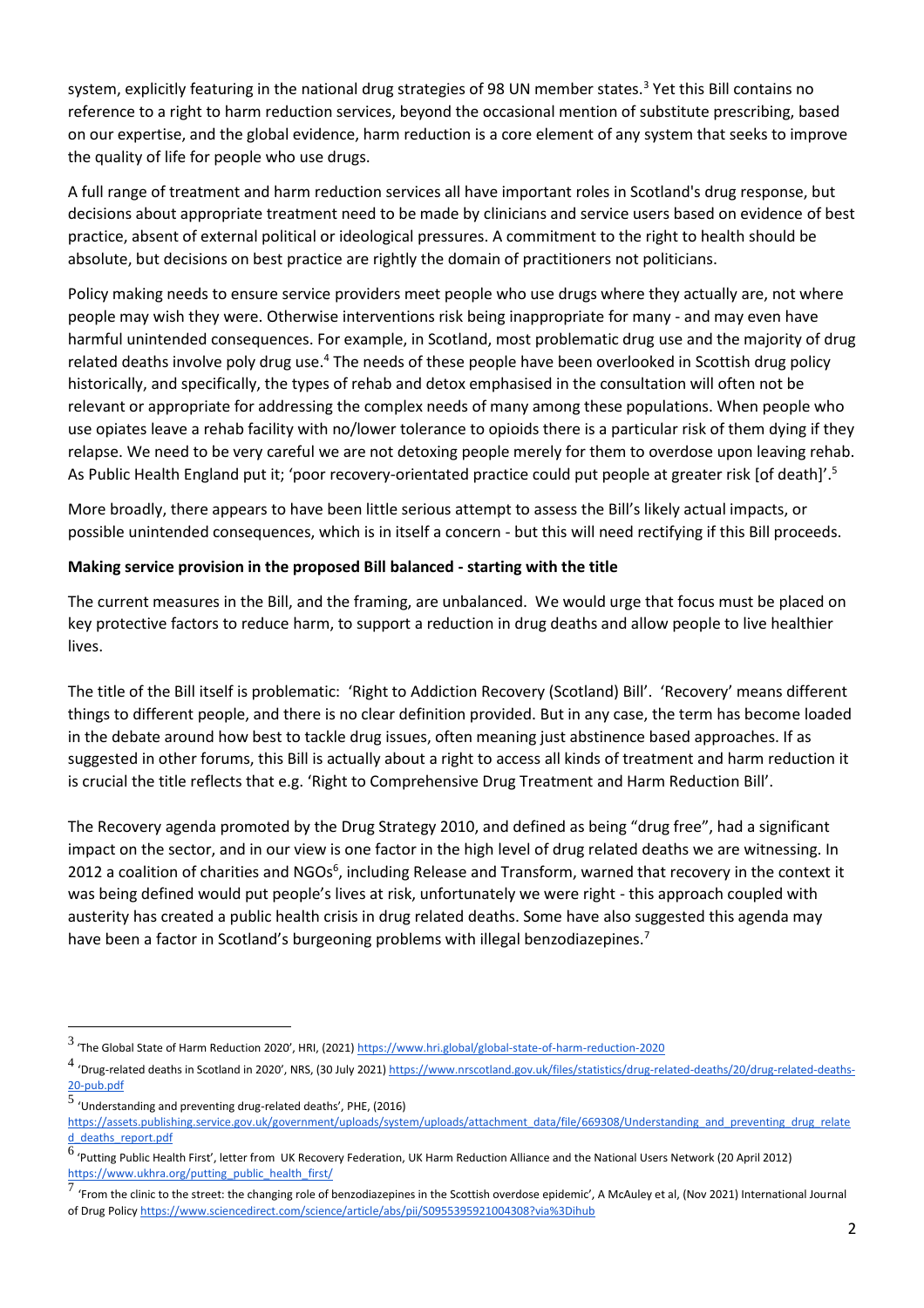With that in mind, the following proven harm reduction measures currently missing must as a bare minimum be included and given equal weighting in the text and framing with abstinence based approaches if the Bill proceeds: heroin assisted treatment<sup>8</sup>, overdose prevention centres (safer injection facilities)<sup>9</sup>, long term optimal dose methadone prescribing, benzodiazepines prescribing, drug checking services<sup>10</sup>, and access to housing that has safer use policies in place<sup>11</sup>. There is also no mention of supporting diversion schemes<sup>12</sup> proven to help reduce harms to individuals who are caught in possession of drugs. Diversion both reduces the threat of criminalisation as well as providing a pathway for vulnerable individuals to access services, which should also be of a good standard for all referred to them. While formal *de jure* decriminalisation of people who use drugs is not currently within the Scottish Government's power, it should be referred to as an aspiration, and to future proof the Bill in case the law changes. Harms resulting directly and indirectly from criminalisation are a key aspect of what we, drug user networks, and most academics and professionals feel must be addressed. Criminalisation is acknowledged as an obstacle to treatment access, while decriminalisation is backed by all 31 UN Agencies<sup>13</sup> and acknowledged by the World Health Organization as a 'critical enabler' of service access<sup>14</sup>.

#### **Opioid Substitution Treatment**

To focus on Opioid Substitution Treatment (OST) in particular, on the Scottish Conservative website which promotes this consultation, a statement reads: "*The SNP's system for treating addiction is simply not fit for purpose. It focuses on treating problems like heroin use by increasing methadone prescriptions, rather than by rehabilitation and recovery programmes."* 15

This clearly indicates that the Scottish Conservatives' purpose in promoting this Bill is at least in part to attack OST provision, and those who support it.

**We fundamentally disagree with this statement and the intent behind it**. One of the key measures to save lives and reduce both individual and societal harms from illegal drugs should be increasing access to methadone (and buprenorphine and diamorphine) prescribing. It also fails to recognise those who are on OST can have full and productive lives. This idea of being 'parked' on methadone is stigmatising and would not happen in any other field of medicine. If someone is on insulin but is not adhering to dietary recommendations we do not, and should not, demean them but this is done to people on OST. People on OST should be considered in 'recovery' if they have stable lives measured by engagement with families and community, looking after their children or other care-giving, being in education or employment, volunteering for organisations – these are the kind of outcomes that should be considered "success" - not simply being "drug free".

<sup>8&</sup>lt;br>BHeroin Assisted Treatment <https://transformdrugs.org/drug-policy/uk-drug-policy/heroin-assisted-treatment> & H

<sup>&</sup>lt;sup>9</sup> Overdose Prevention Centres/Supervised |Drug Consumption Rooms <u>https://transformdrugs.org/drug-policy/uk-drug-policy/overdose-prevention-</u> [centres](https://transformdrugs.org/drug-policy/uk-drug-policy/overdose-prevention-centres)

<sup>10 &#</sup>x27;Drug Checking Works', Prof Fiona Measham and Gavin Turnbull (2021) https://transformdrugs.org/blog/drug-checking-works-new-evidence-from-the-<br>10 'Drug Checking Works', Prof Fiona Measham and Gavin Turnbull (2021) https [loop/?amp](https://transformdrugs.org/blog/drug-checking-works-new-evidence-from-the-loop/?amp)

<sup>&</sup>lt;sup>11</sup> For example the 'Housing First' model backed by both the Scottish and UK Governments [https://www.crisis.org.uk/ending-homelessness/the-plan-to](https://www.crisis.org.uk/ending-homelessness/the-plan-to-end-homelessness-full-version/solutions/chapter-9-the-role-of-housing-first-in-ending-homelessness/#:~:text=The%2520Housing%2520First%2520model%2520prioritises%2520getting%2520people%2520quickly%2520into%2520stable%2520homes.&text=It%2520focuses%2520on%2520first%2520giving,with%2520complex%2520and%2520multiple%2520needs)[end-homelessness-full-version/solutions/chapter-9-the-role-of-housing-first-in-ending-](https://www.crisis.org.uk/ending-homelessness/the-plan-to-end-homelessness-full-version/solutions/chapter-9-the-role-of-housing-first-in-ending-homelessness/#:~:text=The%2520Housing%2520First%2520model%2520prioritises%2520getting%2520people%2520quickly%2520into%2520stable%2520homes.&text=It%2520focuses%2520on%2520first%2520giving,with%2520complex%2520and%2520multiple%2520needs)

[homelessness/#:~:text=The%20Housing%20First%20model%20prioritises%20getting%20people%20quickly%20into%20stable%20homes.&text=It%20focus](https://www.crisis.org.uk/ending-homelessness/the-plan-to-end-homelessness-full-version/solutions/chapter-9-the-role-of-housing-first-in-ending-homelessness/#:~:text=The%2520Housing%2520First%2520model%2520prioritises%2520getting%2520people%2520quickly%2520into%2520stable%2520homes.&text=It%2520focuses%2520on%2520first%2520giving,with%2520complex%2520and%2520multiple%2520needs) [es%20on%20first%20giving,with%20complex%20and%20multiple%20needs](https://www.crisis.org.uk/ending-homelessness/the-plan-to-end-homelessness-full-version/solutions/chapter-9-the-role-of-housing-first-in-ending-homelessness/#:~:text=The%2520Housing%2520First%2520model%2520prioritises%2520getting%2520people%2520quickly%2520into%2520stable%2520homes.&text=It%2520focuses%2520on%2520first%2520giving,with%2520complex%2520and%2520multiple%2520needs)

<sup>12</sup> For information and links to evidence underpinning police drug offence diversion schemes se[e https://transformdrugs.org/drug-policy/uk-drug](https://transformdrugs.org/drug-policy/uk-drug-policy/diversion-schemes)[policy/diversion-schemes](https://transformdrugs.org/drug-policy/uk-drug-policy/diversion-schemes)<br>13 .... Sustants Chief Fues

UN Systems Chief Executives Board for Coordination Position Statement (2018[\) https://unsceb.org/sites/default/files/imported\\_files/CEB-2018-2-](https://unsceb.org/sites/default/files/imported_files/CEB-2018-2-SoD.pdf) [SoD.pdf](https://unsceb.org/sites/default/files/imported_files/CEB-2018-2-SoD.pdf)

 $14$  'Consolidated guidelines on HIV prevention, diagnosis, treatment and care for key populations' WHO, (2014)

<https://www.who.int/publications/i/item/9789241507431>

<sup>15</sup> <https://www.scottishconservatives.com/policies/our-right-to-recovery-bill/>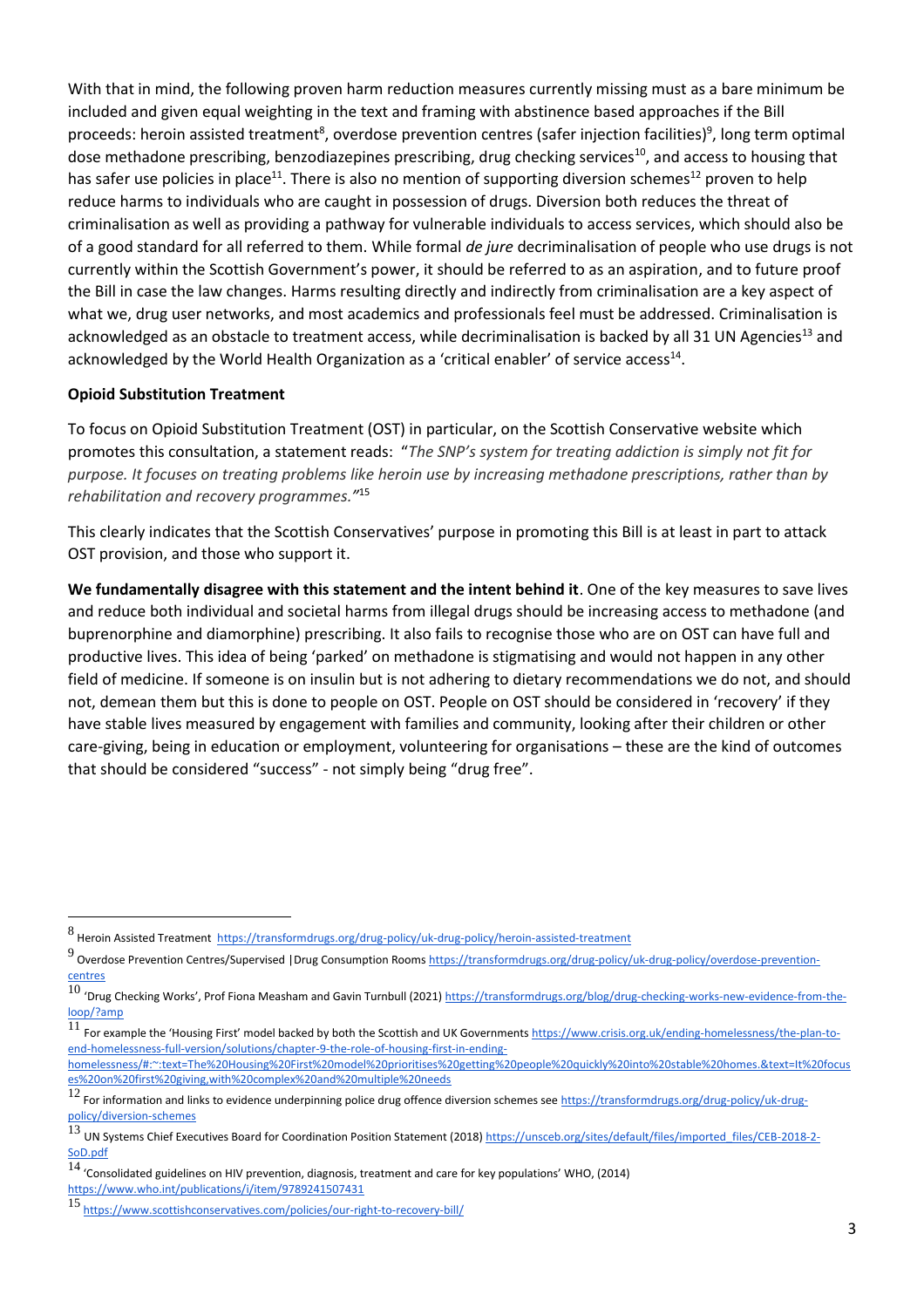Less than 40% of people who require it are connected to any form of treatment in Scotland (compared with 60% in England and Wales, itself too low). Yet getting people into OST is the globally recognised gold standard way $^{16}$   $^{17}$ to reduce drug death risk, underpinned by a huge body of evidence. Methadone is one of the most researched medications in the world, it is on the WHO Essential Medicines list and has been proven, along with buprenorphine, to be the only treatment response that can prevent overdose and opioid related death<sup>18</sup> (the research did not include other forms of OST).

One of the key goals of Scottish drug policy must be to get more people into optimal level substitute prescribing, and keep them there until they feel ready. In many cases that will involve increasing current dosing for those in treatment already, which provides stability and reduces the need to rely on supply from unregulated markets. Far more people are dying because they are not on OST, than are staying on it longer than might be ideal for them. This is not properly addressed, and should be central to the Bill in both content and framing.

### **Costings**

We agree that drug treatment and harm reduction are cost-effective, and strongly support fully funded services. While the consultation suggests costs shouldn't be capped but met according to need, no attempt we are aware of has been made to assess what those costs would actually be. Drug treatment services have been underfunded in Scotland. However, unless funding is unlimited, there is a risk a law so heavily focussed on rehab would end up taking money away from the harm reduction and treatment system. In the event of providers lacking the funds to deliver every desired intervention, who would decide who got priority, and using what criteria? So clarity is needed over how much it would actually cost, and what the impact would be if additional costs significantly exceed existing budgets.

### **Fair access and distorting clinical decisions**

If people can take legal action to ensure their desired service access, how will fair access for the most vulnerable be protected? It is widely accepted that in society, more privileged public service users with higher social and cultural capital (education, networks, skills and resources) are better at negotiating with service providers. If people can, and indeed are encouraged to take or threaten legal action by this Bill, how will fair access for the most vulnerable, who lack this social capital, be protected? There are those who won't want to take legal action because they are intimidated by the system, or are not in a position to do so even if they wished to. The Bill could result in entrenching privileged access, by handing people with higher cultural capital a new legal tool while leaving the most vulnerable even more disadvantaged as resources are skewed away from them.

We also think there is a risk that the Bill, if enacted, could distort clinical decisions as experience in other areas suggests those under threat of legal action will become more risk averse, and shape their decisions to avoid legal action, perhaps even delivering suboptimal treatment options and outcomes to those who do get what they want. How will this issue be addressed?

## **Legal detail**

The consultation does not provide legal clarity on what remedies would be available where a breach of statutory duty has occurred. It does not provide any detail on who would be held liable, when a breach would occur, and

 $^{16}$  'Risk factors for mortality, hospitalisation and imprisonment in substance misuse patients', Colette Montgomery Sardar et al, The Pharmacy Journal, (2018[\) https://pharmaceutical-journal.com/article/research/risk-factors-for-mortality-hospitalisation-and-imprisonment-in-substance-misuse-patients](https://pharmaceutical-journal.com/article/research/risk-factors-for-mortality-hospitalisation-and-imprisonment-in-substance-misuse-patients)

 $^{17}$  "There are a number of evidence-based approaches that can be used to reduce the risk of death among people who use opioids. The strongest evidence supports the provision of opioid substitution treatment (OST) of optimal quality, dosage and duration." Advisory Council on the Misuse of Drugs, 'Reducing Opioid-Related Deaths in the UK' (2016)

[https://assets.publishing.service.gov.uk/government/uploads/system/uploads/attachment\\_data/file/576560/ACMD-Drug-Related-Deaths-Report-](https://assets.publishing.service.gov.uk/government/uploads/system/uploads/attachment_data/file/576560/ACMD-Drug-Related-Deaths-Report-161212.pdf)[161212.pdf](https://assets.publishing.service.gov.uk/government/uploads/system/uploads/attachment_data/file/576560/ACMD-Drug-Related-Deaths-Report-161212.pdf)

 $^{18}$  'Comparative Effectiveness of Different Treatment Pathways for Opioid Use Disorder', Wakeman et al, JAMA Network (5 Feb 2020) <https://jamanetwork.com/journals/jamanetworkopen/fullarticle/2760032>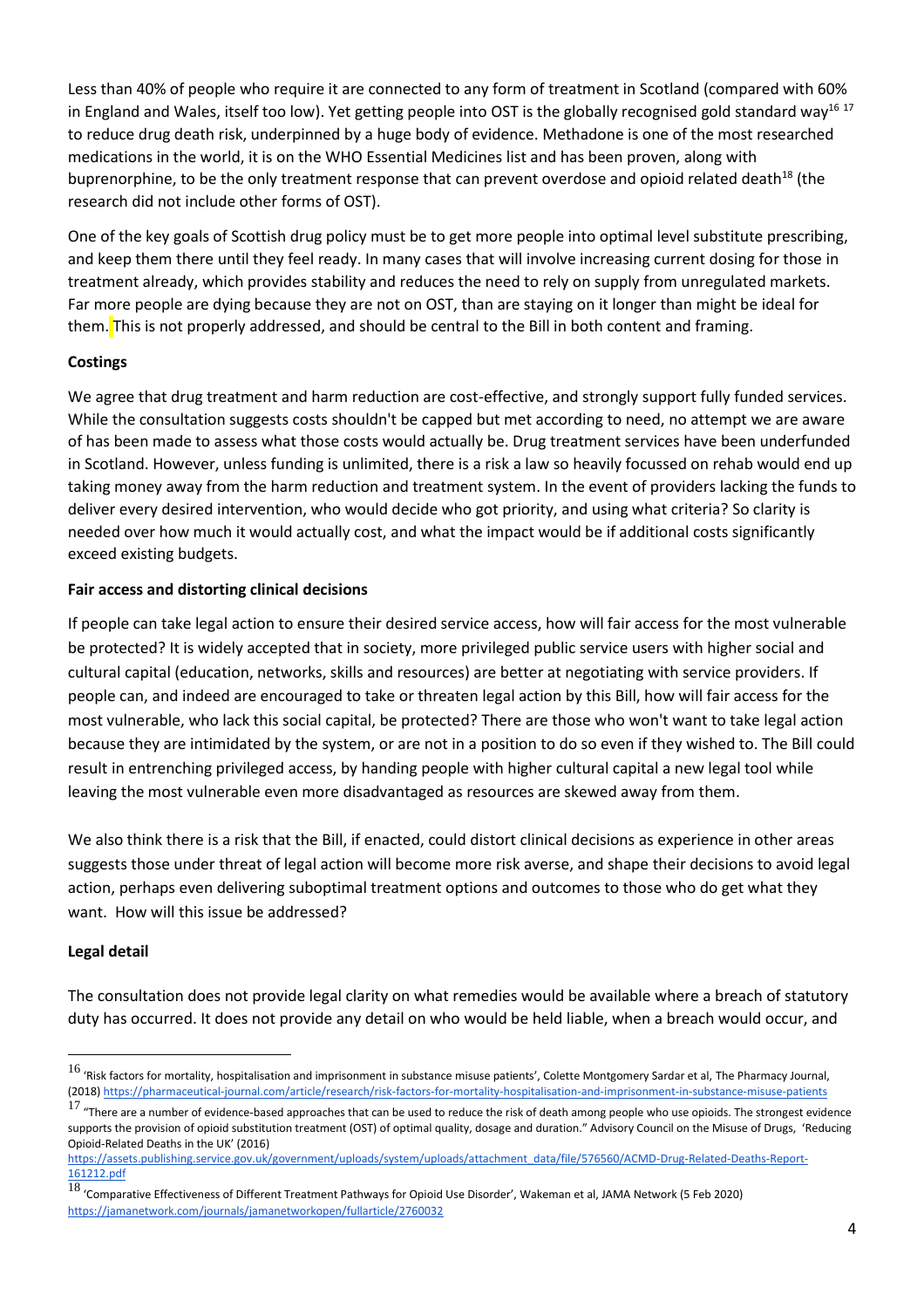what the standard of liability would be. Similarly, there is currently no assessment of potential legal costs resulting from the Bill (presumably payable for both sides if treatment providers lose). Would these be payable from the treatment budget?

There are already a number of legal routes someone could take against a provider where harm has been caused, for example an action for negligent conduct or, in the case of concerns of how a decision affecting a person has been reached, through an action for judicial review. In these situations, the problem is not the lack of legal protection, it is about people being empowered to take that action and fully supported throughout that legal process. There is no clarity in the consultation about how this Bill would deliver better outcomes than existing legal routes.

The devil is in the detail, and unfortunately, the detail is absent from this consultation.

## **Conclusion**

While welcoming the commitment to improving services and service access, we cannot support the 'Right to Addiction Recovery (Scotland) Bill' without clarity over a number of legal issues and functional details, but perhaps more significantly due to a combination of concerns around balancing of content, and framing.

It is hard to reconcile politicians saying they want to take the politics out of the drug policy debate with the apparently ideological and unevidenced attacks on OST included in the consultation document by the Scottish Conservatives. The Scottish Conservative Leader Douglas Ross declined to address this point when challenged three times on it at the Scottish Parliament Cross-Party Group on Drug and Alcohol Use on the 22nd Dec 2021. We are therefore concerned that this Bill, and potentially inadvertently anyone who supports it, will be used by opponents of increased access to OST and Harm Reduction as a political vehicle to further their harmful agenda.

It is crucial that if the Bill does proceed, at the very least, the title, framing and content is changed to overtly give equal weight to all forms of treatment and harm reduction. Failure to do so risks further fuelling a harm reduction *or* recovery debate that is both unhealthy and damaging to those people trying to access help, rather than a useful discussion about where the optimum combination of both approaches lies.

We firmly believe that while residential rehabilitation is one important element of the system which we fully support, we also need a greater focus on safe supply and harm reduction for those unwilling or unable to stop using drugs - something that has been lost both in Scotland and across the UK over the last decade. We now have to do things differently, and follow the evidence, to make a real impact on reducing drug related deaths.

So whether this Bill proceeds or not, we call on the Scottish Conservatives in particular to reverse their attacks on OST, and work cross-party in the Scottish Parliament to ensure the Scottish Government delivers a fully funded balanced health-led approach to drugs. That should include residential rehabilitation, implementation of Medication Assisted Treatment standards including same-day and increased access to OST, Overdose Prevention Centres, Heroin Assisted Treatment, police drug offence diversion schemes, Housing First and tolerated use in some hostels among other measures. And ultimately evidence-based *de jure* decriminalisation of possession of drugs for personal use, to end the criminal justice revolving door so many are caught in and free-up further resources for treatment.

We hope to continue to work with people and organisations from across the recovery and treatment spectrum, on our shared mission of reducing drug related harms and deaths in Scotland.

### **Notes**

**Release** is the UK's centre of expertise on drugs and drug laws, providing free and confidential legal and drug services to people who use drugs and/or those caught up in the criminal justice system. The organisation campaigns for evidence-based drugs policies and for reform of the UK's current drug policy, with a specific call for